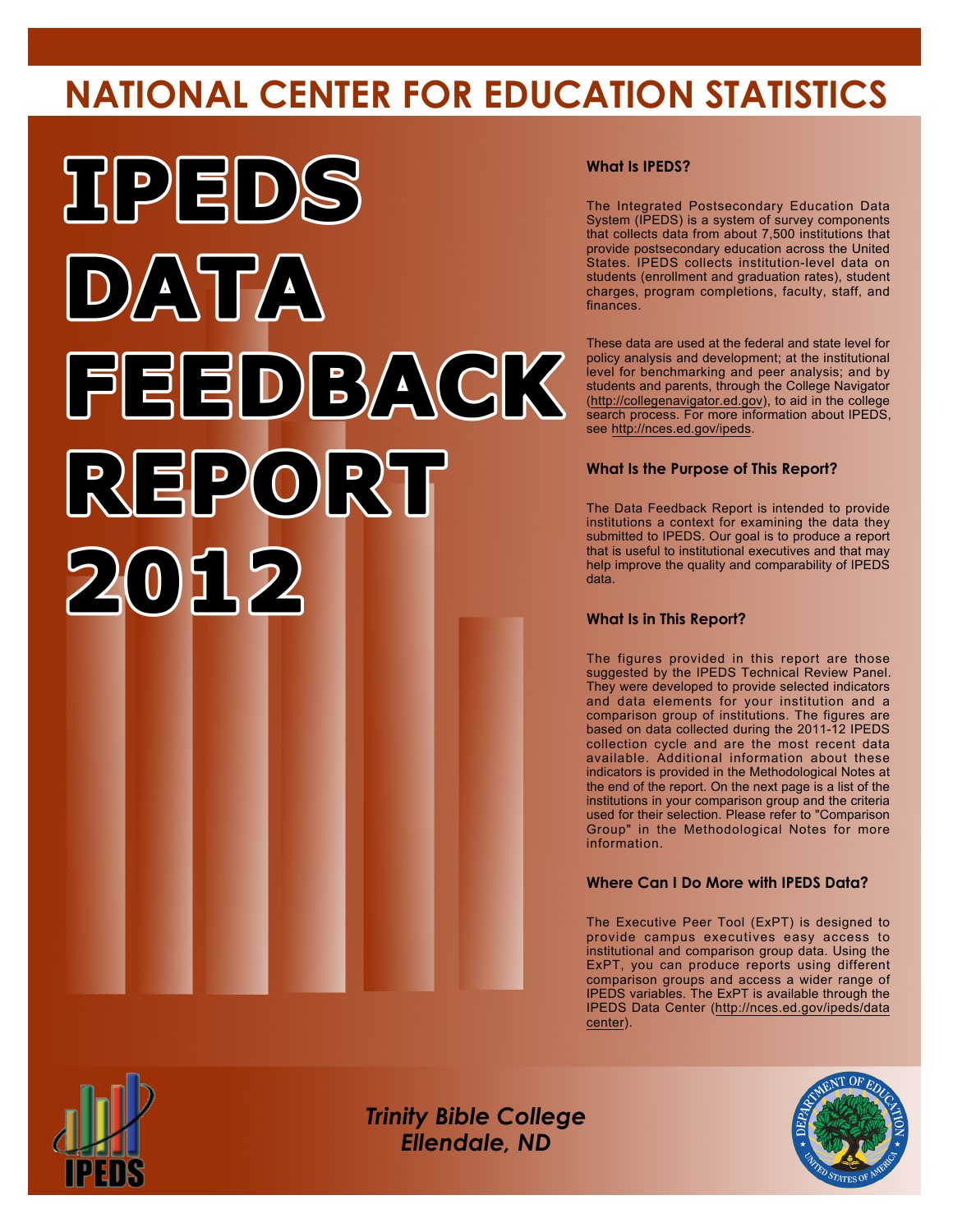## **COMPARISON GROUP**

Comparison group data are included to provide a context for interpreting your institution's statistics. If your institution did not define a Custom Comparison Group for this report by July 15, NCES selected a comparison group for you. (In this case, the characteristics used to define the comparison group appears below.) The Executive Peer Tool (ExPT)[\(http://nces.ed.gov/ipeds/datacenter/\)](http://nces.ed.gov/ipeds/datacenter/) can be used to reproduce the figures in this report using different peer groups.

The custom comparison group chosen by Trinity Bible College includes the following 29 institutions:

- Baker University (Baldwin City, KS)
- Central Bible College (Springfield, MO)
- Central Christian College of the Bible (Moberly, MO)
- Christian Life College (Mount Prospect, IL)
- Crossroads College (Rochester, MN)
- Divine Word College (Epworth, IA)
- Emmaus Bible College (Dubuque, IA)
- Evangel University (Springfield, MO)
- Faith Baptist Bible College and Theological Seminary (Ankeny, IA)
- Grace Bible College (Wyoming, MI)
- Great Lakes Christian College (Lansing, MI)
- Jamestown College (Jamestown, ND)
- Kuyper College (Grand Rapids, MI)
- Manhattan Christian College (Manhattan, KS)
- Maranatha Baptist Bible College (Watertown, WI)
- Messenger College (Euless, TX)
- Monmouth College (Monmouth, IL)
- Nebraska Christian College (Papillion, NE)
- North Central University (Minneapolis, MN)
- Oak Hills Christian College (Bemidji, MN)
- Ohio Christian University (Circleville, OH)
- Ozark Christian College (Joplin, MO)
- Rocky Mountain College (Billings, MT)
- Saint Louis Christian College (Florissant, MO)
- Southwestern Assemblies of God University (Waxahachie, TX)
- Spertus College (Chicago, IL)
- University of Mary (Bismarck, ND)
- Valley Forge Christian College (Phoenixville, PA)
- Vanguard University of Southern California (Costa Mesa, CA)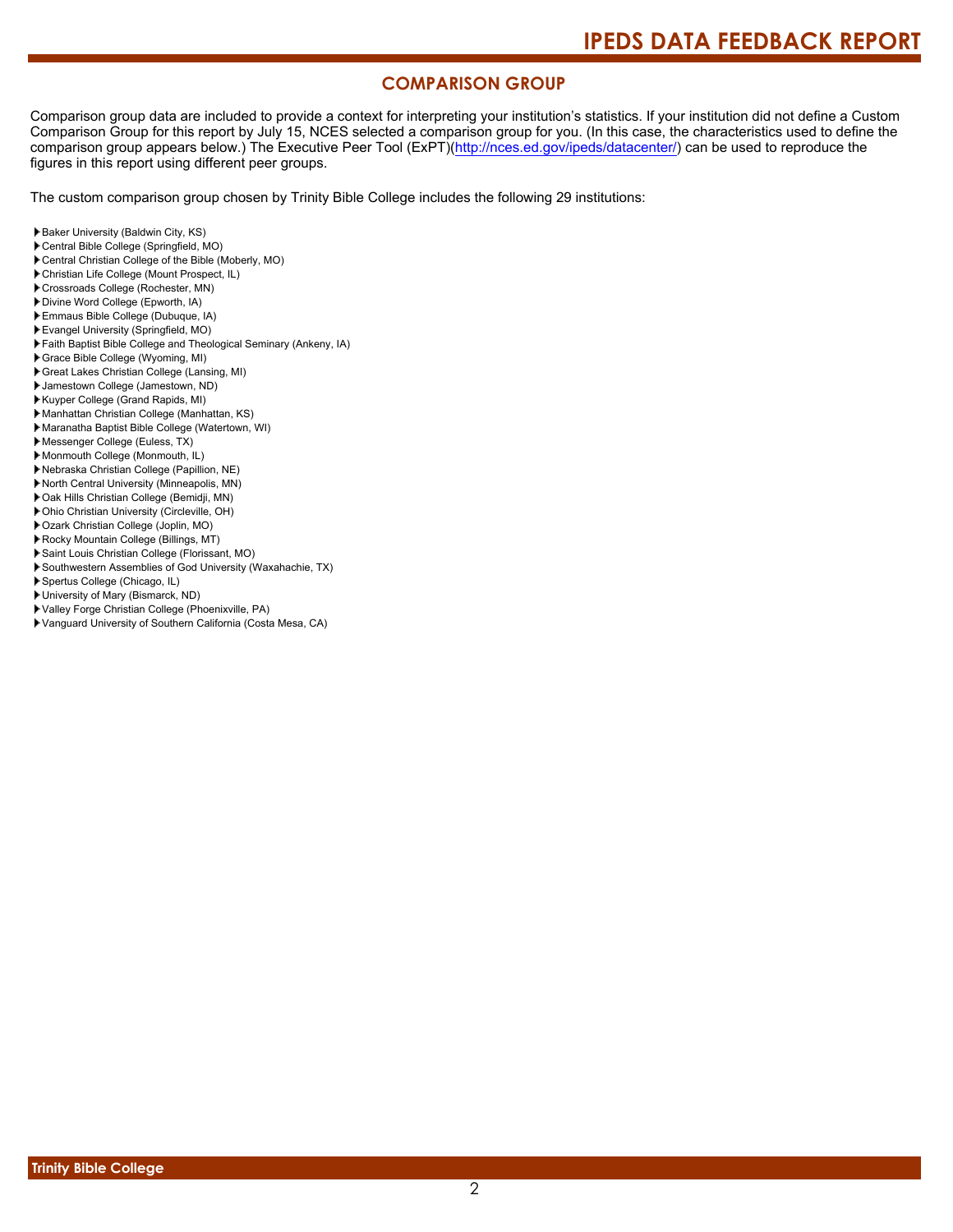



NOTE: For more information about disaggregation of data by race and ethnicity, please see the Methodological Notes at the end of this report. Median values for the comparison group will not add to 100 percent. See "Use of Median Values for Comparison Group" in the Methodological Notes at the end of this report for how median values are determined. N is the number of institutions in the comparison group.

SOURCE: U.S. Department of Education, National Center for Education Statistics, Integrated Postsecondary Education Data System (IPEDS): Spring 2012, Fall Enrollment component.

#### **Figure 2. Unduplicated 12-month headcount of all students and of undergraduate students (2010-11), total FTE enrollment (2010-11), and full- and part-time fall enrollment (Fall 2011)**



NOTE: For details on calculating full-time equivalent (FTE) enrollment, see Calculating FTE in the Methodological Notes at the end of this report. Total headcount, FTE, and fulland part-time fall enrollment include both undergraduate and postbaccalaureate students, when applicable. N is the number of institutions in the comparison group. SOURCE: U.S. Department of Education, National Center for Education Statistics, Integrated Postsecondary Education Data System (IPEDS): Fall 2011, 12-month Enrollment component and Spring 2012, Fall Enrollment component.

#### **Figure 3. Number of degrees awarded, by level: 2010-11**



NOTE: For additional information about postbaccalaureate degree levels, see the Methodology Notes. N is the number of institutions in the comparison group. SOURCE: U.S. Department of Education, National Center for Education Statistics, Integrated Postsecondary Education Data System (IPEDS): Fall 2011, Completions component.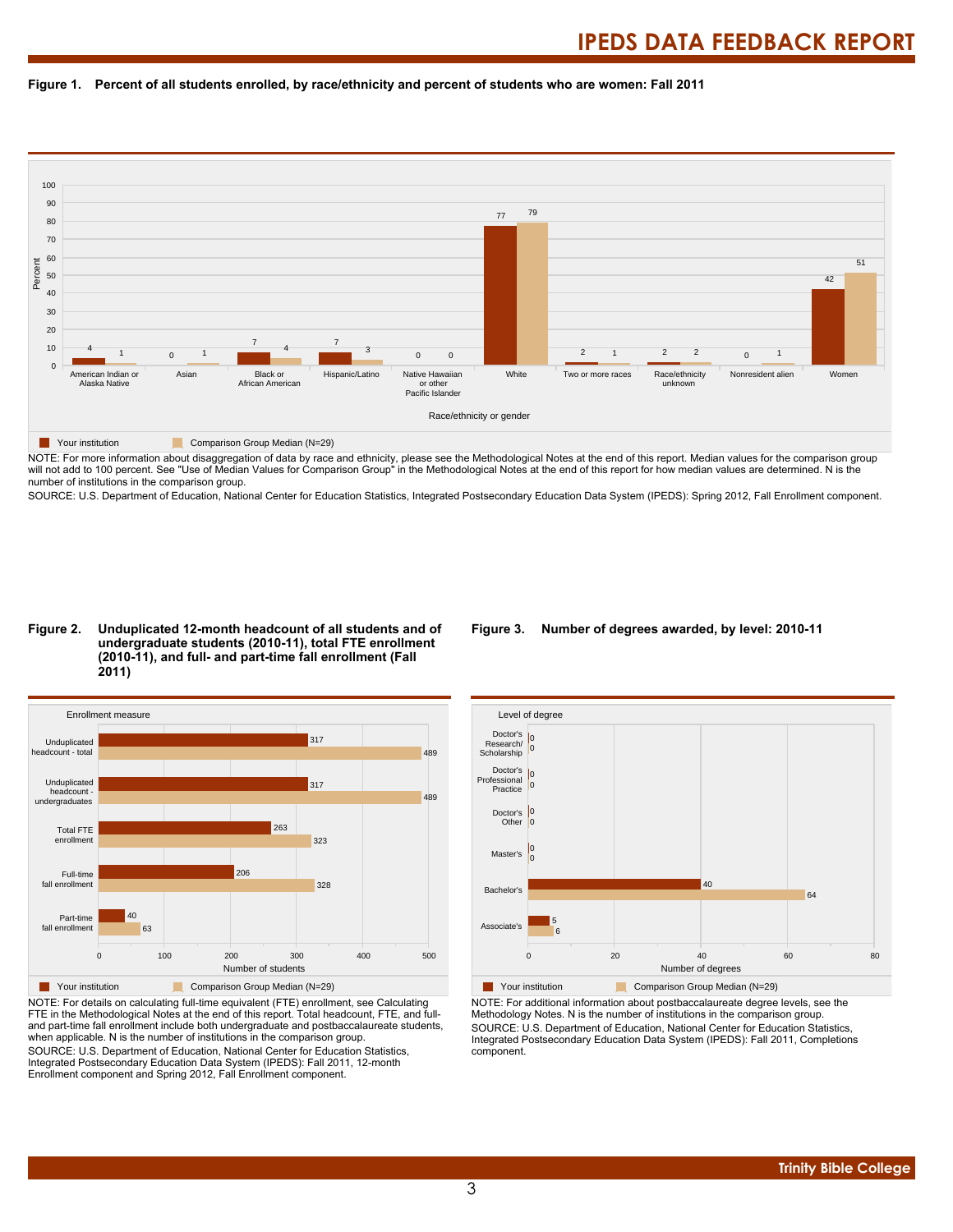**Figure 4. Academic year tuition and required fees for full-time, first-time, degree/certificate-seeking undergraduates: 2008-09--2011-12**



NOTE: The tuition and required fees shown here are the lowest reported from the categories of in-district, in-state, and out-of-state. N is the number of institutions in the comparison group.

SOURCE: U.S. Department of Education, National Center for Education Statistics, Integrated Postsecondary Education Data System (IPEDS): Fall 2011, Institutional Characteristics component.

# \$15,366 \$16,163 \$16,062 \$16,488

\$15,822 \$16,184

**Figure 5. Average net price of attendance for full-time, first-time, degree/certificate-seeking undergraduate students receiving grant or scholarship aid: 2008-09--2010-11**



Your institution **Comparison Group Median (N=28)** NOTE: Average net price is for full-time, first-time, degree/certificate-seeking undergraduate students and is generated by subtracting the average amount of federal, state/local government, and institutional grant and scholarship aid from the total cost of attendance. For public institutions, this includes only students who paid the in-state or in-

\$0 \$5,000 \$10,000 \$15,000 \$20,000 Net price

Academic year

2008-09

2009-10

2010-11

**undergraduate students who received grant or scholarship aid from the federal government, state/local government, or the institution, or loans, by type of aid:**



NOTE: Any grant aid above includes grant or scholarship aid from the federal government, state/local government, or the institution. Federal grants includes Pell grants and other federal grants. Any loans includes federal loans and other loans to students. For details on how students are counted for financial aid reporting, see Cohort Determination in the Methodological Notes at the end of this report. N is the number of institutions in the comparison group.

SOURCE: U.S. Department of Education, National Center for Education Statistics, Integrated Postsecondary Education Data System (IPEDS): Winter 2011-12, Student Financial Aid component.

#### **Figure 7. Average amounts of grant or scholarship aid from the federal government, state/local government, or the institution, or loans received, by full-time, first-time degree/certificate-seeking undergraduate students, by type of aid: 2010-11**



NOTE: Any grant aid above includes grant or scholarship aid from the federal government, state/local government, or the institution. Federal grants includes Pell grants and other federal grants. Any loans includes federal loans and other loans to students. Average amounts of aid were calculated by dividing the total aid awarded by the total number of recipients in each institution. N is the number of institutions in the comparison group. SOURCE: U.S. Department of Education, National Center for Education Statistics, Integrated Postsecondary Education Data System (IPEDS): Winter 2011-12, Student Financial Aid component.

# **Figure 6. Percent of full-time, first-time degree/certificate-seeking 2010-11**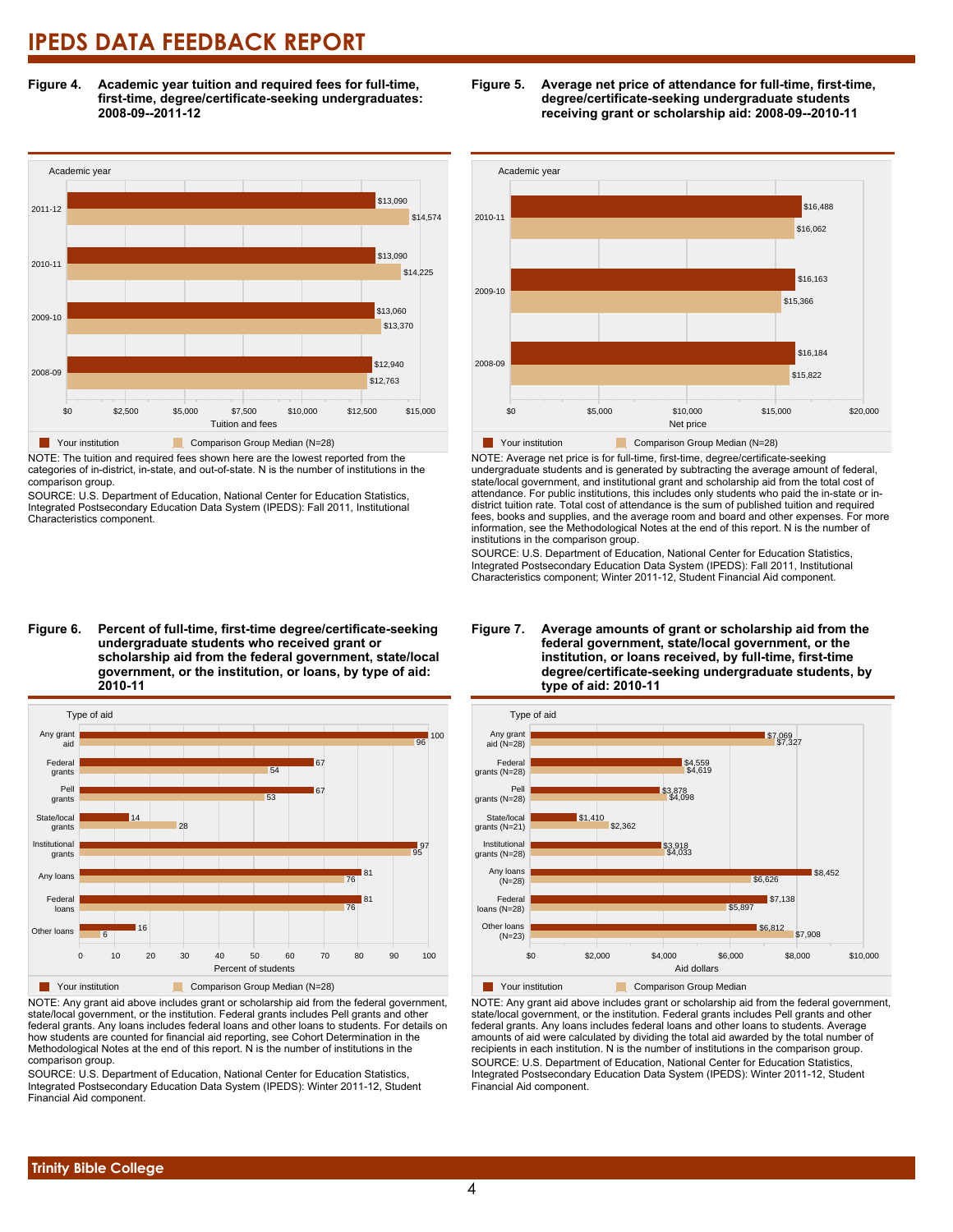**Figure 8. Percent of all undergraduates receiving aid by type of aid: 2010-11**

**Figure 9. Average amount of aid received by all undergraduates, by type of aid: 2010-11**



NOTE: Any grant aid above includes grant or scholarship aid from the federal government, state/local government, the institution, or other sources. Federal loans includes only federal loans to students. N is the number of institutions in the comparison group. SOURCE: U.S. Department of Education, National Center for Education Statistics, Integrated Postsecondary Education Data System (IPEDS): Winter 2011-12, Student Financial Aid component.



NOTE: Any grant aid above includes grant or scholarship aid from the federal government, state/local government, the institution, or other sources. Federal loans includes federal loans to students. Average amounts of aid were calculated by dividing the total aid awarded by the total number of recipients in each institution. N is the number of institutions in the comparison group.

SOURCE: U.S. Department of Education, National Center for Education Statistics, Integrated Postsecondary Education Data System (IPEDS): Winter 2011-12, Student Financial Aid component.

#### **Figure 10. Graduation rate and transfer-out rate (2005 cohort); graduation rate cohort as a percent of total entering students and retention rates of first-time students (Fall 2011)**



NOTE: Graduation rate cohort includes all full-time, first-time, degree/certificate-seeking undergraduate students. Entering class includes all students coming to the institution for the first time. Only institutions with a mission to prepare students to transfer are required to report transfers out. Graduation and transfer-out rates are the Student Right-to-Know rates. Retention rates are measured from the fall of first enrollment to the following fall. 4 yr institutions report retention rates for students seeking a bachelor's degree. Median values for the comparison group will not add to 100 percent. N is the number of institutions in the comparison group.

SOURCE: U.S. Department of Education, National Center for Education Statistics, Integrated Postsecondary Education Data System (IPEDS): Spring 2012, Graduation Rates component and Fall Enrollment component.

#### **Figure 11. Bachelor's degree graduation rates of full-time, first-time, degree/certificate-seeking undergraduates within 4 years, 6 years, and 8 years: 2003 cohort**



NOTE: The 6-year graduation rate is the Student Right-to-Know (SRK) rate; the 4- and 8 year rates are calculated using the same methodology. For more information see the Methodological Notes at the end of the report. N is the number of institutions in the comparison group.

SOURCE: U.S. Department of Education, National Center for Education Statistics, Integrated Postsecondary Education Data System (IPEDS): Spring 2012, 200% Graduation Rates component.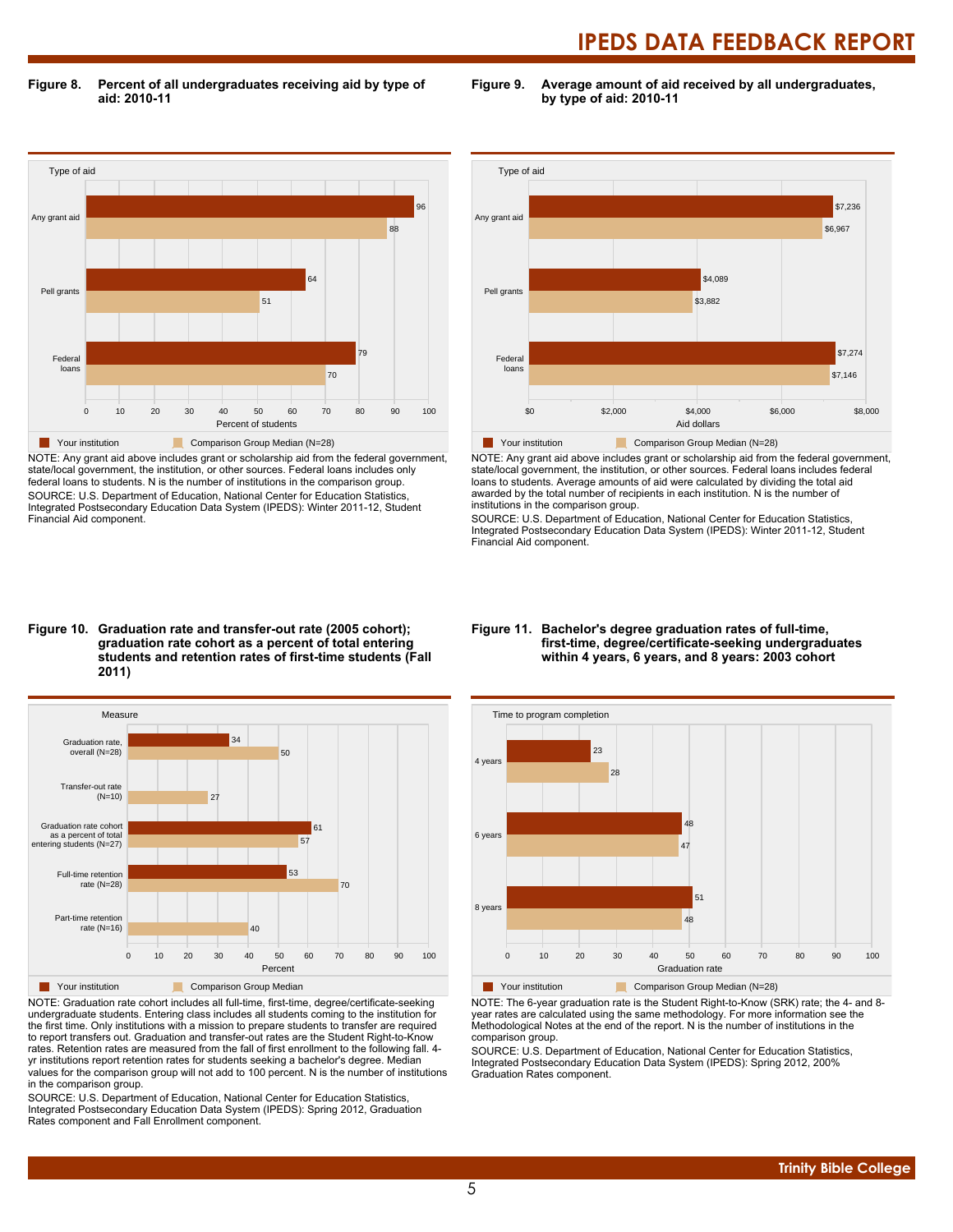### **Figure 12. Full-time equivalent staff, by assigned position: Fall 2011**

#### **Staff category** 0 5 10 15 20 25 Number of staff Non-professional Other professional (support/service) Executive/ administrative/ managerial Instruction/ research/ public service 20 14 15 16 10 7 24 15 **Your institution** Comparison Group Median (N=29)

NOTE: Graduate assistants are not included in this figure. For information on the calculation of FTE of staff, see the Methodological Notes. N is the number of institutions in the comparison group.

SOURCE: U.S. Department of Education, National Center for Education Statistics, Integrated Postsecondary Education Data System (IPEDS): Winter 2011-12, Human Resources component.



NOTE: Average full-time instructional staff salaries for 11/12-month contracts were equated to 9-month average salaries by multiplying the 11/12-month salary by .8182. Salaries based on less than 9-month contracts are not included. Medical school salaries are not included. N is the number of institutions in the comparison group. Medians are not reported for comparison groups with less than three values.

\$40,374

\$46,286

\$46,846

\$50,879

\$54,288

\$37,305

\$36,475

\$41,225

SOURCE: U.S. Department of Education, National Center for Education Statistics, Integrated Postsecondary Education Data System (IPEDS): Winter 2011-12, Human Resources component.

#### **Figure 14. Percent distribution of core revenues, by source: Fiscal year 2011**



NOTE: The comparison group median is based on those members of the comparison group that report finance data using the same accounting standards as the comparison institution. For a detailed definition of core revenues, see the Methodological Notes. N is the number of institutions in the comparison group.

SOURCE: U.S. Department of Education, National Center for Education Statistics, Integrated Postsecondary Education Data System (IPEDS): Spring 2012, Finance component.

#### **Figure 15. Core expenses per FTE enrollment, by function: Fiscal year 2011**



NOTE: Expenses per full-time equivalent (FTE) enrollment, particularly instruction, may be inflated because finance data includes all core expenses while FTE reflects credit activity only. For details on calculating FTE enrollment and a detailed definition of core expenses, see the Methodological Notes. N is the number of institutions in the comparison group. SOURCE: U.S. Department of Education, National Center for Education Statistics, Integrated Postsecondary Education Data System (IPEDS): Fall 2011, 12-month Enrollment component and Spring 2012, Finance component.

## **Trinity Bible College**

#### **Figure 13. Average salaries of full-time instructional staff equated to 9-month contracts, by academic rank: Academic year 2011-12**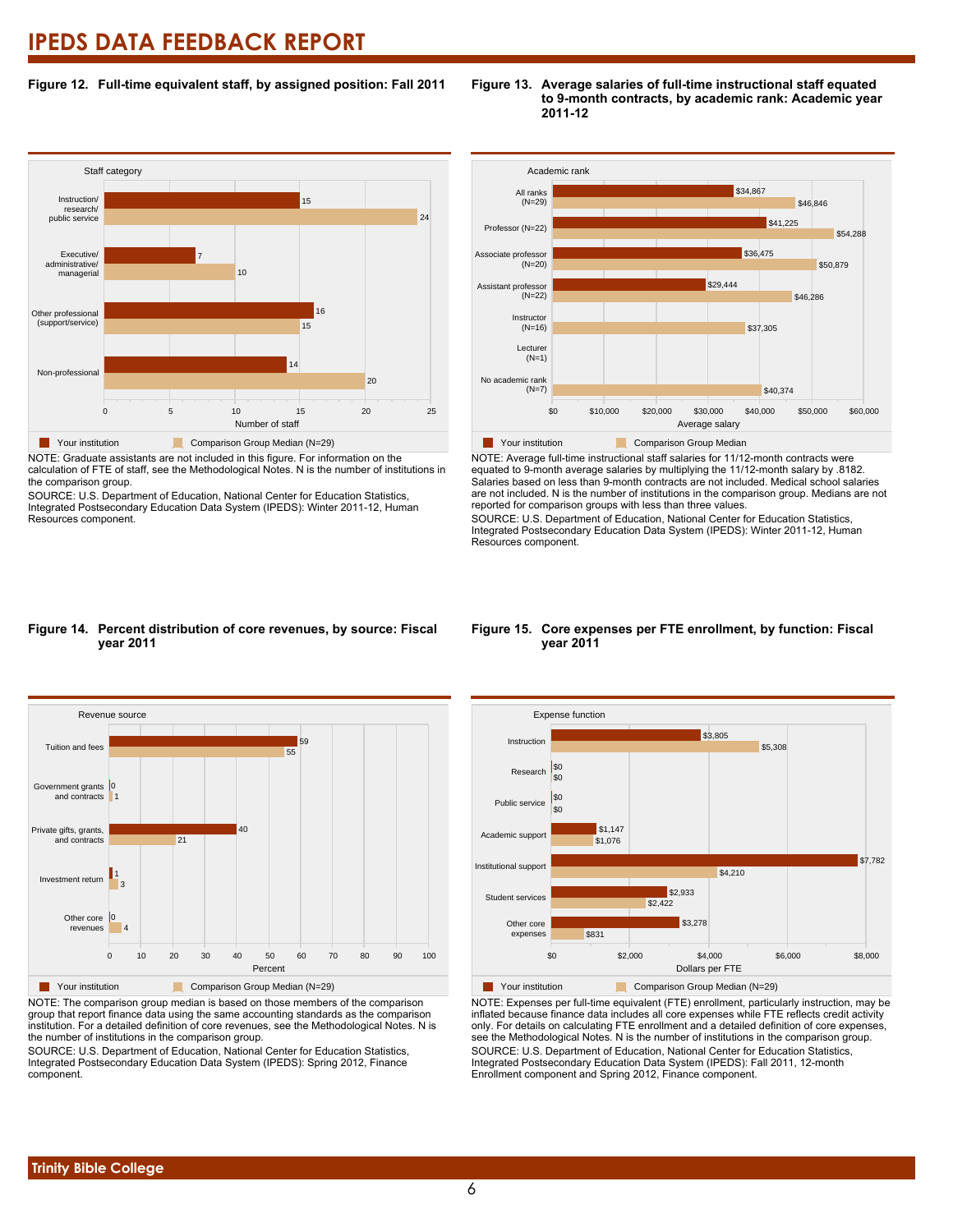## **METHODOLOGICAL NOTES**

#### **Overview**

This report is based on data supplied by institutions to IPEDS during the 2011-12 survey year. Response rates exceeded 99 percent for most surveys. Detailed response tables are included in IPEDS First Look reports, which can be found at [http://nces.ed.gov/pubsearch/getpubcats.asp?sid=010.](http://nces.ed.gov/pubsearch/getpubcats.asp?sid=010)

#### **Use of Median Values for Comparison Group**

The value for the comparison institution is compared to the median value for the comparison group for each statistic included in the figure. If more than one statistic is presented in a figure, the median values are determined separately for each indicator or statistic. Medians are not reported for comparison groups with less than three values. Where percentage distributions are presented, median values may not add to 100 percent. Through the ExPT, users have access to all of the data used to create the figures included in this report.

#### **Missing Statistics**

If a statistic is not reported for your institution, the omission indicates that the statistic is not relevant to your institution and the data were not collected. As such, not all notes listed below may be applicable to your report.

#### **Use of Imputed Data**

All IPEDS data are subject to imputation for total (institutional) and partial (item) nonresponse. If necessary, imputed values were used to prepare your report.

#### **Data Confidentiality**

IPEDS data are not collected under a pledge of confidentiality.

#### **Disaggregation of Data by Race/Ethnicity**

When applicable, some statistics are disaggregated by race/ethnicity. Data disaggregated by race/ethnicity have been reported using the 1997 (new) Office of Management and Budget categories. Detailed information about the recent race/ethnicity changes can be found at <http://nces.ed.gov/ipeds/reic/resource.asp>.

#### **Postbaccalaureate Degree Categories**

The use of new postbaccalaureate degree categories was mandatory in the 2011-12 collection year. These categories are: doctor's degreeresearch/scholarship, doctor's degree-professional practice, and doctor's degree-other. (The first-professional degree and certificate categories and the single doctor's degree category have been eliminated.)

#### **Cohort Determination for Reporting Student Financial Aid and Graduation Rates**

Student cohorts for reporting Student Financial Aid and Graduation Rates data are based on the reporting type of the institution. For institutions that report based on an academic year (those operating on standard academic terms), student counts and cohorts are based on fall term data. Student counts and cohorts for program reporters (those that do not operate on standard academic terms) are based on unduplicated counts of students enrolled during a full 12-month period.

#### **Description of Statistics Used in the Figures**

#### *Average Institutional Net Price*

Average net price is calculated for full-time, first-time degree/certificateseeking undergraduates who were awarded grant or scholarship aid from the federal government, state/local government, or the institution anytime during the full aid year. For public institutions, this includes only students who paid the in-state or in-district tuition rate. Other sources of grant aid are excluded. Average net price is generated by subtracting the average amount of federal, state/local government, and institutional grant and scholarship aid from the total cost of attendance. Total cost of attendance is the sum of published tuition and required fees, books and supplies, and the average room and board and other expenses.

For the purpose of the IPEDS reporting, aid received refers to financial aid that was awarded to, and accepted by, a student. This amount may differ from the aid amount that is disbursed to a student.

#### *Core Revenues*

Core revenues for public institutions reporting under GASB standards include tuition and fees; state and local appropriations; government grants and contracts; private gifts, grants, and contracts; sales and services of educational activities; investment income; other operating and nonoperating sources; and other revenues and additions (federal and capital appropriations and grants and additions to permanent endowments). Core revenues for private, not-for-profit institutions (and a small number of public institutions) reporting under FASB standards include tuition and fees; government appropriations (federal, state, and local); government grants and contracts; private gifts, grants, and contracts (including contributions from affiliated entities); investment return; sales and services of educational activities; and other sources. Core revenues for private, forprofit institutions reporting under FASB standards include tuition and fees; government appropriations, grants, and contracts (federal, state, and local); private grants and contracts; investment income; sales and services of educational activities; and other sources. At degree-granting institutions, core revenues exclude revenues from auxiliary enterprises (e.g., bookstores, dormitories), hospitals, and independent operations. Nondegree-granting instituions do no report revenue from auxiliary enterprises in a separate category. These amounts may be included in the core revenues from other sources.

#### *Core Expenses*

Core expenses include expenses for instruction, research, public service, academic support, institutional support, student services, scholarships and fellowships (net of discounts and allowances), and other expenses. Expenses for operation and maintenance of plant, depreciation, and interest are allocated to each of the other functions. Core expenses at degree-granting institutions exclude expenses for auxiliary enterprises (e.g., bookstores, dormitories), hospitals, and independent operations. Nondegree-granting institutions do not report expenses for auxiliary enterprises in a separate category. These amounts may be included in the core expenses as other expenses.